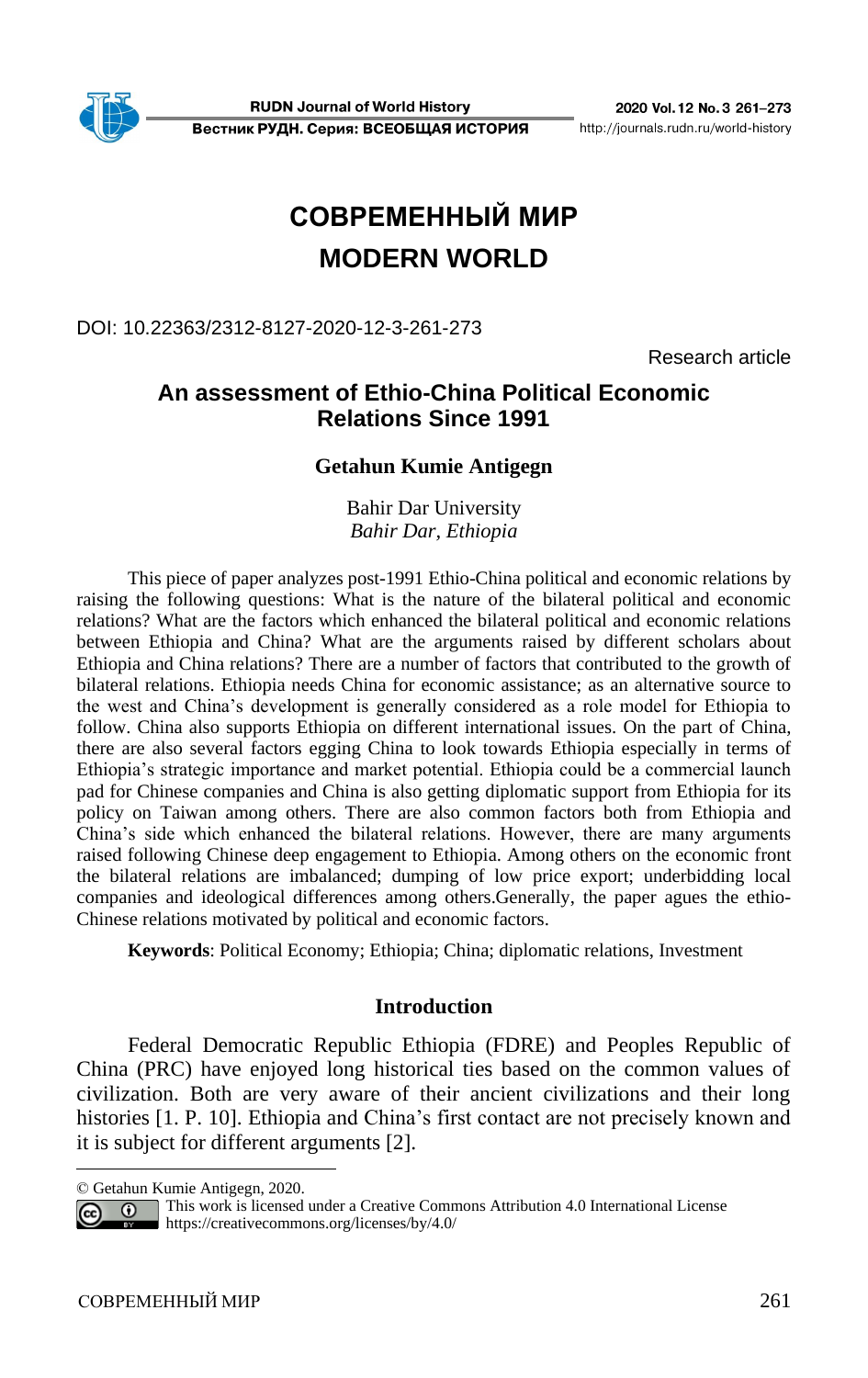Recently China has deeply engaged and became an influential actor in the African continent. Their trading relations have been growing and the trade volume reached US\$55 billion in 2006, expected to reach US\$100 billion in 2010. As an emerging power, China increasingly involved in Africa as a source of energy and raw material to fill its expanding economy. Chinese multinational corporations engaged in manufacturing, infrastructure, Information and Communication Technology (ICT), Mining and Agriculture. Foreign aid, investment, and development assistance is increasingly aligned with its growing commercial interest in Africa [3. P. 92].

As a result of Chinese deep engagement in Ethiopia are subject to different arguments. Some argued that the Chinese presence in Ethiopia is politically motivated since Ethiopia is not resource-rich country and China wanted to use Ethiopia as a strategic place to penetrate the other resource-rich African countries while others argued that the Chinese presence in Ethiopia is economical in that Chinese wanted to meet the hunger of resources and to feed its growing economy. For the purpose of this paper, the Chinese presentence in Ethiopia is motivated by the twin factor of Politics and economics.

## **Background of Bilateral Relations**

China-Africa first contact traced back to ancient times, although the two regions are being separated by a vast distance. Their first contact was on the border of the Red Sea around the first Millennium A.D [1. P. 10]. Some scholars argued the early contacts of China with the Horn and especially with Ethiopia are based on two factors: first, that the Chinese were importing rhinoceros from Abyssinia; second, that the phonetic similarity between Hough Chih and Ge-eze [4. P. 241].

The china African modern diplomatic relation is established as a result of the Asian – African Bandung conference of April 18–25, 1955. At the conference, the representatives from Liberia, South Africa, Libya, Egypt, Sudan, and Ethiopia were participated [5. P. 1418]. Following the conference, Chinese delegations visited Ethiopia, Sudan and other African countries in1956 and 1957. Later in 1963 and 1964 Chon En Lai, the then Chinese premier visited a number of African countries including Ethiopia [6. P. 29; 69].

However, Ethiopia did not establish diplomatic relations with china up to 1970 because of the following reasons: First, Ethiopia was under the feudal emperor, Haile Sellassie who feared if the Chinese diplomats come to Ethiopia the communist ideology will possibly be disseminated. Second, Haile Selassie's regime was west-oriented and closely tied with the United States (US) who opposed to China [7. P. 131]. Third; China was pro Eritrean People's Liberation Front (EPLF) morally and materially. Later on, December 1, 1970, Ethiopia and China established diplomatic relations. Although their relationship was good for a short period following the 1974 Ethiopian popular revolution, their relationship deteriorated in 1977 due to the military regime close relation with United Soviet Socialist Russia (USSR) [4. P. 245].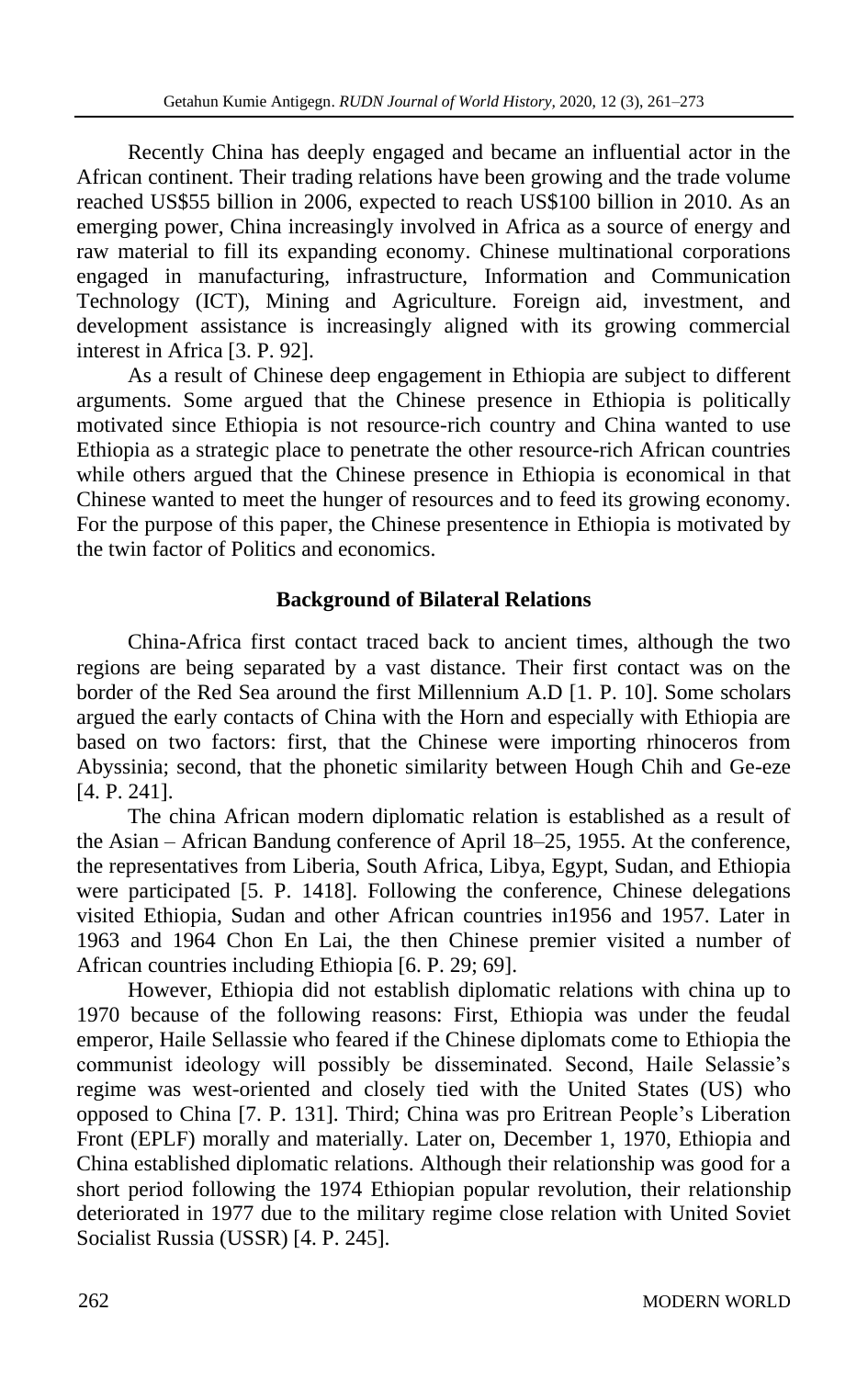After the defeat of Iraq by western coalition following its invasion of Kuwait in1990-1991, President George Bush spoke of a "new world order" that could bring about the end of competing ideological divisions in the world. The new world order has been characterized by the promotion of human rights, good governance, democratization and expanding the world economy through free trade [8. P. 51]. These features of the new world order have affected the relations between western countries and the other parts of the world [9].

The Ethiopian People's Revolutionary Democratic Front (EPRDF) government led by Meles Zenawi established democracy, and transforms the political system based on ethnic federalism and established foreign policy based on peaceful co-existence and free market economy. Since then the Western powers supported the EPRDF government. At a conference in London, the EPRDF leadership was called upon to establish a democratic government in return for assistance. Secretary for African Countries, Mr. Cohen, said: "no democracy no assistance" [10. P. 6; 9].

After the Cold War, China directed its attention more too economic and to some extent political aspects and developed bilateral relations with Ethiopia in an all rounded way without considering democracy, good governance, human rights, and political transparency. Accordingly, Chinese activity in Africa has increased very fast from year to year. Today, China can get the attention of African countries' easily, because of its principles and policies [9. P. 5].

Their relations, during and after the Transitional Government of Ethiopia (TGE), have been strengthened as Prime Minister Meles Zenawi visited China in 1995. The visit was by the invitation of the Chinese president who visited Ethiopia in 1997. Other high-level visits were also exchanged. Exchange of highlevel visits consolidated the momentum. As stated in the foreign affairs and national security policy and strategy of the Federal Democratic Republic of Ethiopia, "currently China has very good relation with Ethiopia". The document adds, "We should pay special attention to the strengthening of relations with China" [11. P. 27.].

Following the new millennium, bilateral ties have registered new progress in the context of China-African Cooperation Forum (CAFC), October 2000, which adopted a program towards the creation of a new type long-term and stable strategic partnership between China and Ethiopia.

The two sides cooperated closely and supported each other on International Affairs. Ethiopia, in collaboration with China, hosted the second ministerial conference of the Forum on China-African Cooperation (1) (FOCAC) in December 2003. This was the first time the Ministerial Conference was held on the African continent [9. P. 6]. January 2006 heralded the third China-Africa Forum which was held in Beijing in which 48 African heads of state and government participated. The Beijing Summit released a new "China's African Policy Paper", which reiterated China's declared a policy of respect for national sovereignty and non-interference in the internal affairs of other states [9. P. 6].

The establishment of the CAFC in 2000, and Ethiopia's co-chairmanship of the Forum (2003–2006), gave a substantial momentum to the sound relations and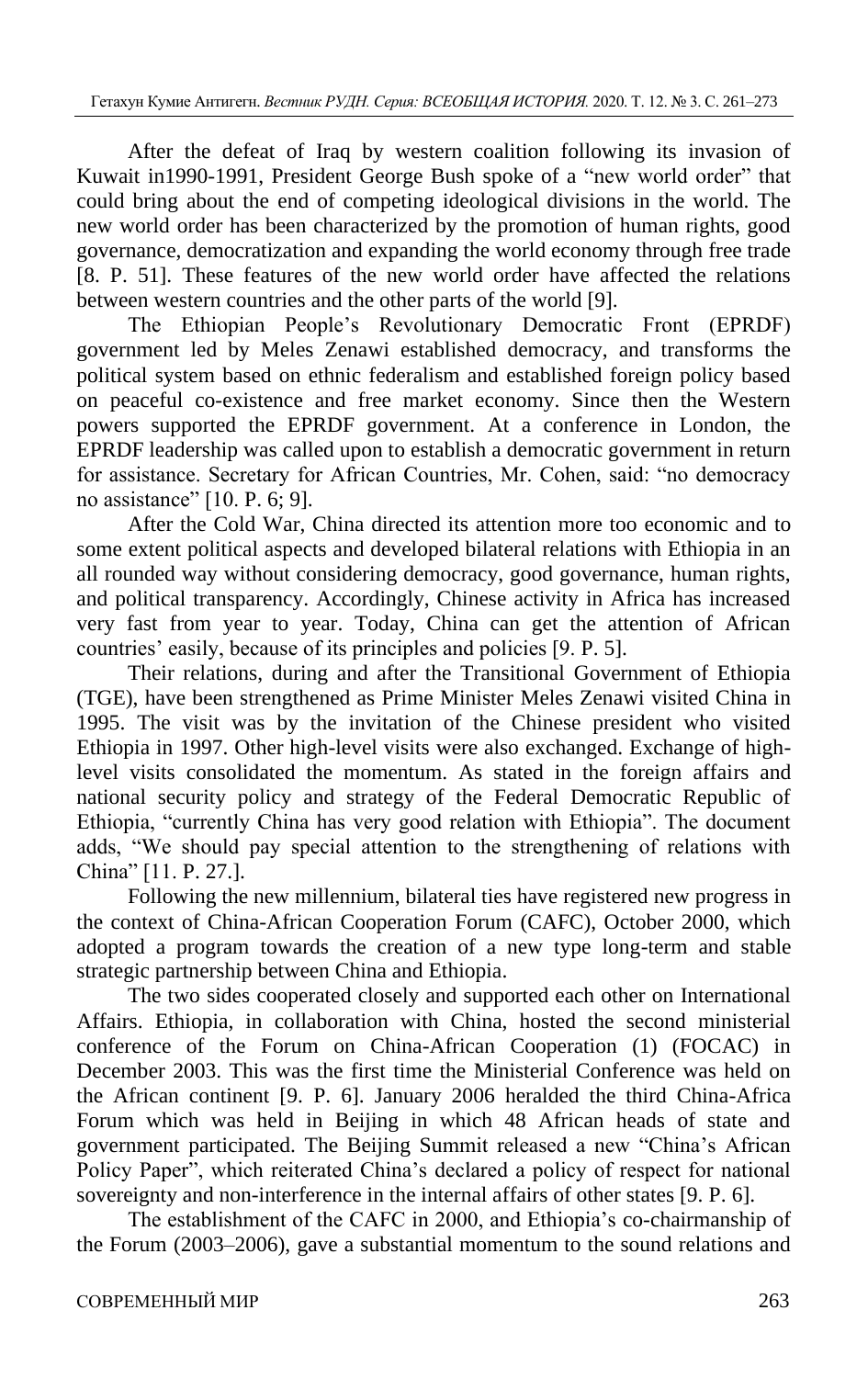understanding that exist between Ethiopia and China. The establishment of FOCAC, of course, created an important platform for collective dialogue and the effective mechanism of practical cooperation between African states and China. Ethiopia also benefited from this. It also recognizes the need to continue to strengthen FOCAC, to build on the existing relationship of China-Africa cooperation, to expand and deepen the links. It has already demonstrated its value as an excellent example of south-south cooperation, based as it is on mutual trust and understanding as well as mutual respect and recognition of the sovereignty of both parties [12. P. 145].

## **Conceptual Framework**

Political economy is concerned with the relationship of the economic system and its institution to the rest of the society and social development. It also sensitive to influence a noneconomic factor such as political and social institutions, morality and ideology in determining economic events [13. P. 4].Therefore one can easily understand that political economy is the study of the interplay and interaction between politics and economics. In section I tried to discuss the political and economic relations of Ethiopia and China. I tried to discuss these relations separately for the sake of better understanding.

#### **Political Relations**

The political relation of Ethiopia and China is highly restricted to diplomatic relation. Since Chinese involvement in Africa specifically in Ethiopia is based on non-intervention in political affairs of another state [14]. Rather china's basic interest and motivation in Africa is based on economic interest. This is because of China's basic interest is economic and geostrategic interest than the desires to export political philosophy derive china's current relationship with Africa. China's increase in economic power and its hunger for resources intensified its relation with Africa [12].

## Diplomatic Relations

Although Ethiopia and China enjoyed long historical tie their relation was not official until 1970. Ethiopia did not establish diplomatic relations for the following reasons: First, Ethiopia was under feudal emperor, Haile Sellassie feared the possible dissemination of the communist ideology if Chinese diplomats come to Ethiopia. Second, Haile Selassie's regime was west- oriented and closely tied to the US which was opposed to China [7. P. 131]. Third; China was supporting EPLF morally and materially [4. P. 245]. Fourthly, China was one of only five governments which refused to recognize Italy's conquest on Ethiopia (2).

Ethiopia and China established diplomatic relations on November 24, 1970 [12]. Their diplomatic relation established when China agreed to recognize Eritrea as part of Ethiopia, in exchange for Haile Selassie's recognition of Taiwan as part of China. Although Ethiopia and China had comparatively good relations for a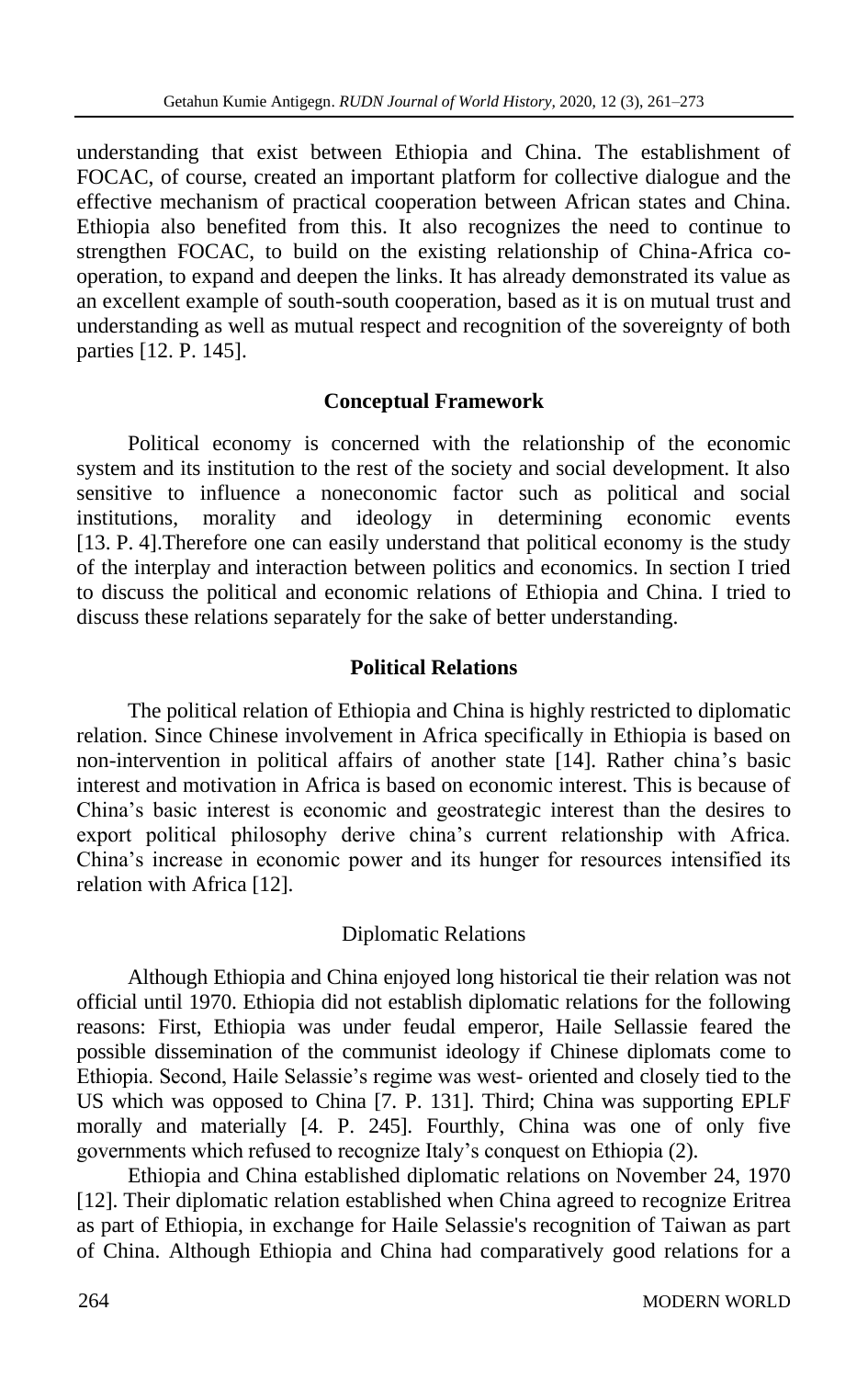short period after the 1974 Ethiopian popular revolution, their relations considerably deteriorated from 1977–1982 due to Military regimes close relation with USSR [4. P. 245]. Latter their relation became normal after1983. Recently, the relations between the two countries maintain a healthy and continuous development tendency with ceaseless mutual visits at high levels and the increasing intercourse of personnel. After EPRDF took power in 1991, relations have steadily improved, with increasing diplomatic contacts and growing trade and Chinese investment in the Ethiopian economy [12. P. 149].

The TPLF had long-standing affiliations with leftist ideology, including Maoism [12. P. 145]. Following the election result of 2005 Ethiopian Election, there was crackdown of the government by opposition groups. The crackdown on the opposition also generated considerable criticism and disavowal, particularly from the West, including the suspension of new lending programs of the World Bank for Ethiopia [15. P. 173]. It was in this context that Sino–Ethiopian relations entered the next phase. In the wake of Ethiopia's election of May 2005, there were signs that Sino– Ethiopian relations were strengthening [12. P. 146].

China's policy formulations towards Africa specifically Ethiopia is based on competition for diplomatic recognition of Taiwan as part China. China's political and security interests' were curbing Taiwanese independence has been the predominant focus of China and Ethiopia and other African countries from the late 1980s (3). A strong relationship played an important role in responding to Taiwan's "flexible diplomacy" and in opposing their drive for "One China, one Taiwan" policy. Some scholars believe that China's main interest in Africa is to prevent Taiwan authorities from making trouble, for China, by taking advantage of the small countries there (Tubilewicz, 2002:20). This policy has been firmly followed by Ethiopia since the Haile Selassie regime. It is noteworthy here that Prime Minister Meles Zenawi, (4) in his three visits to Beijing, consistently confirmed his government's adherence to "one China policy" and its firm support to China on Taiwan and human right issues [9. P. 6]. Their diplomatic relation lasted for more than forty years. Their relation is based on based upon adherence to the properties of mutual respect, non-interference in the internal affairs of each other's countries, and peaceful coexistence [2].

Some argued that Chinese investments in Ethiopia are politically motivated. It is often said that China's diplomacy in Africa is "resource-based" [16. P. 8], or that it has a "singular focus on resource acquisition and commercial opportunism" [17. P. 19]. Ethiopia is not a "resource-rich" African country. Ethiopia does not produce raw materials critical to China, it does not have large-scale bilateral trade with China, and it does not even have direct access to the sea. Instead, China is more interested in using Ethiopia as an entry point to penetrate the African market and get access to resources [18. P. 53]. And yet China has sought to expand and deepen bilateral relations with Ethiopia in recent years [12. P. 147].

Ethiopia is the seat of the African Union, the political body that represents the continent. China constructed a new conference center for the African Union. The diplomatic clout Ethiopia is said to enjoy in Africa, part of which emanates from the history of Ethiopia (5) as a symbol of black freedom and stimulator of pan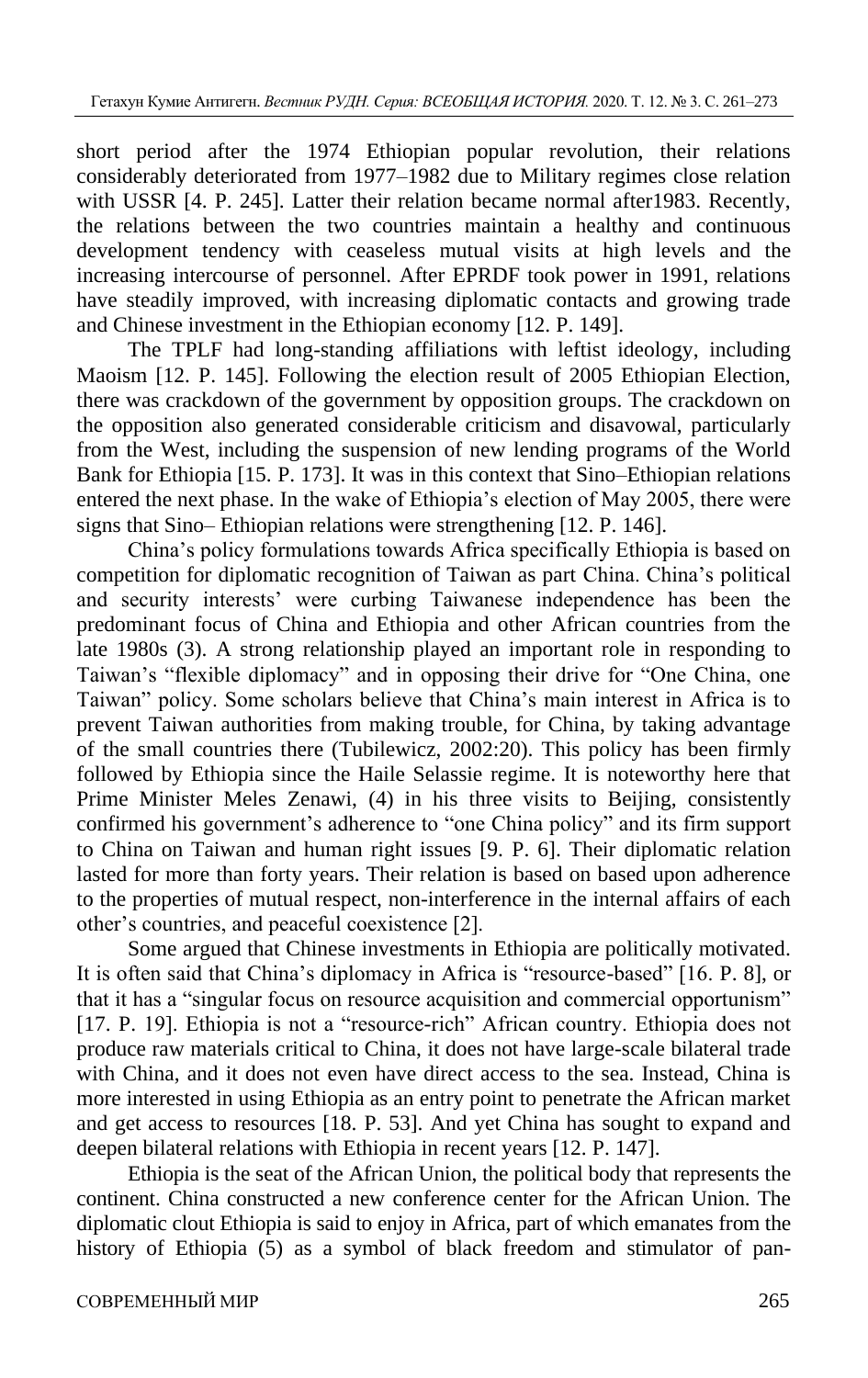Africanism. China also wants to win Ethiopia's diplomatic support in the United Nations and other international and regional forums, since Ethiopia has geopolitical clout in the region. Accordingly, the Chinese Embassy is among the largest in Ethiopia and hosts more high-level visits than any western mission [12. P. 147].

#### **Economic Relations**

Although the degree of intensification varies across sectors Chinese engagement in the Ethiopian economy is being intensified from time to time. The Chinese engagement in the economic arena emerged following the marketoriented economic system (liberalization) introduced in Ethiopia in the year 1992. Chinese investment in Ethiopia first appeared in the manufacturing sector where the government of Ethiopia followed a policy of management leasing of government parastatals with aim of boosting efficiency, following the government's 1992 liberalization policy [9]. A number of Chinese firms began to seize this opportunity. They took over the management contract of a number of public producer firms on lease basis, largely, with the intention of exploiting the preferential treatments of Ethiopia in the industrialized countries, such as the African Growth and Opportunity Act (AGOA) in the USA [12]. The Chinese are engaged in Economic sector especially in the area of investment in different sectors like Manufacturing, construction, and Agriculture, providing aid as well as Trade which is characterized by an unequal balance of Trade [19].

#### Trade

The bilateral trade of Ethiopia and China has been established long ago. However, the trade exchange between the two countries was not significant until recent time. The total exchange of trade between them was the US \$ 100 million in 2002 [19. P. 9]; However, by 2009 the trade volume rose to the US \$ 1.98 billion showing an increase of 11.8 percent from the preceding year. Until the mid-2010, the trade exchange has reached more than the US \$ 1.1 billion, which is 27.6 percent increase when compared with last year's the same period 41. During the period, Chinese import from Ethiopia was the US \$ 215 million (being the 2nd destination of Ethiopia's exports next to Germany) which hit an increase of 163 percent compared to the same time in the previous year. Overall, the trade volume between the two Countries has continued to increase although trade figures remained largely in favor of China [19. P. 8].

The year 2002 saw the total trade (both imports and exports) value of the two countries reached US\$ 100.12 million, of which the Chinese export to Ethiopia being about US\$ 96.43 million with an import China from Ethiopian being US\$ 3.69 million. The total export and import trade have Grown to over US\$700.00 (Ethiopia's export growing to over US\$120) in 2006 [19. P. 8]. He further added the Chinese share in the total exports of Ethiopia is found to be the highest for "crude materials" where the Chinese share is about 45 percent, followed by manufactured goods (19 percent) and food and live animals (0.09 percent) [19. P. 8].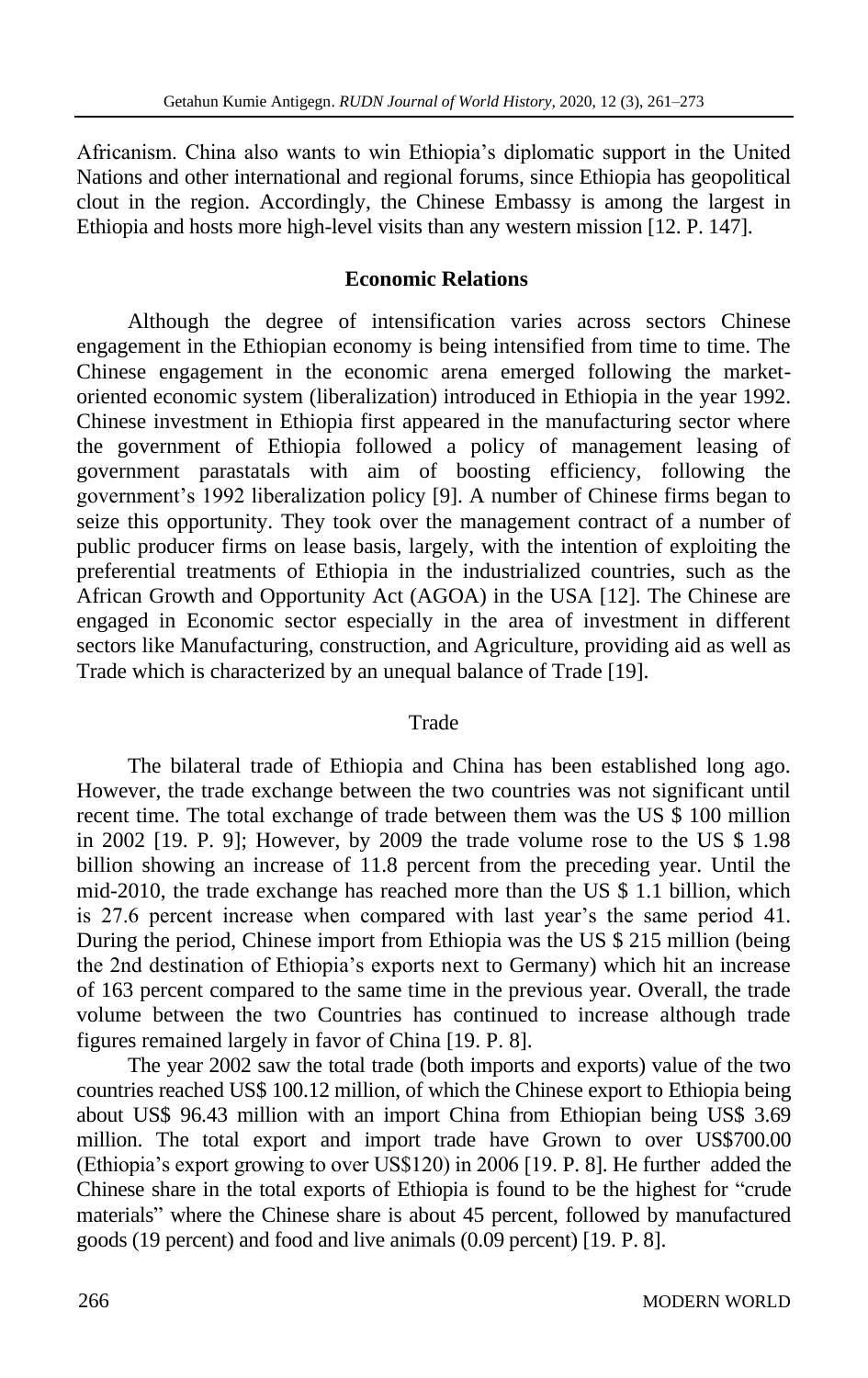Ethiopia's imports, domestic consumers are benefiting from this trade through the provision of cheaper consumer goods. Similarly, those entrepreneurs (as well as Ethiopia's public firms) who are engaged in building small factories and service centers are benefiting from a low cost of machinery and technology they are acquiring from China [19. P. 11]. Workers that are employed in Chinese companies, and local firms that supply intermediate inputs (including services) to these Chinese companies, especially in the construction sector, are also another group of beneficiaries. A number of traders who travel quite frequently to China to bring various manufactured goods for sale in Ethiopia are also the other category of beneficiaries [19. P. 8].

Similarly, small scale firms, in particular in clothing and footwear sectors (some shoe firms became bankrupt and the stronger once reduced their sale by more than half in 2000/01 following flows of cheap shoes from China as well as their employees, foreign (and to a limited degree domestic) contractors that were traditionally providing services such as road construction, installation of electric powerhouses, offer services and supplies in the telecom sectors are losers owing to China's engagement in Ethiopia. The latter firms are invariably from industrialized countries in Europe and North America [19. P. 12].

## Aid

The aid relationship between Ethiopia and China is extremely limited. Aid flows to Ethiopia from advanced industrial countries (such as the USA and Western Europe) and multilateral institutions such as the World Bank is very high in absolute terms (which is about 1 billion USD per annum) although it is one of the lowest in Africa on per capita terms. In the light of such flows of aid, the Chinese contribution is almost next to none [19. P. 7]. Perhaps it is sensible to characterize such aid in Ethiopia as, strategic (geopolitical) given the importance of Ethiopia in population, size and militaristic consideration in Eastern Africa as well as symbolic and showcases than real and huge grant as such. The fact that major continental bodies such as AU and the Economic Commission for Africa (ECA) located in Addis imply that African leaders and officials will visit Addis frequently. Symbolic investment such as this carried by Chinese in Ethiopia thus could serve to advertise their work in the rest of Africa (The Ethiopian Airline ultra modern cargo terminal, the Addis over flyer road are cases in point) [19. P. 8].

Recently it is argued that Ethiopia secured a US\$1 billion (S\$1.2 billion) loan from China to build transmission lines linking its capital Addis Ababa with Africa's biggest hydropower dam being built on the Nile (6). China has invested heavily in African infrastructure and its companies often pick up work building projects it has financed.

In addition to this limited aid, the Chinese firms "vender financing" scheme of providing financing for Ethiopian telecommunication could also be considered some sort of aid. However, except the three year grace period this 1.5 billion US \$ financing has offered it is given at the market rate and conditional on Chinese firms taking the job. Yet it could be considered as some sort of aid since none of the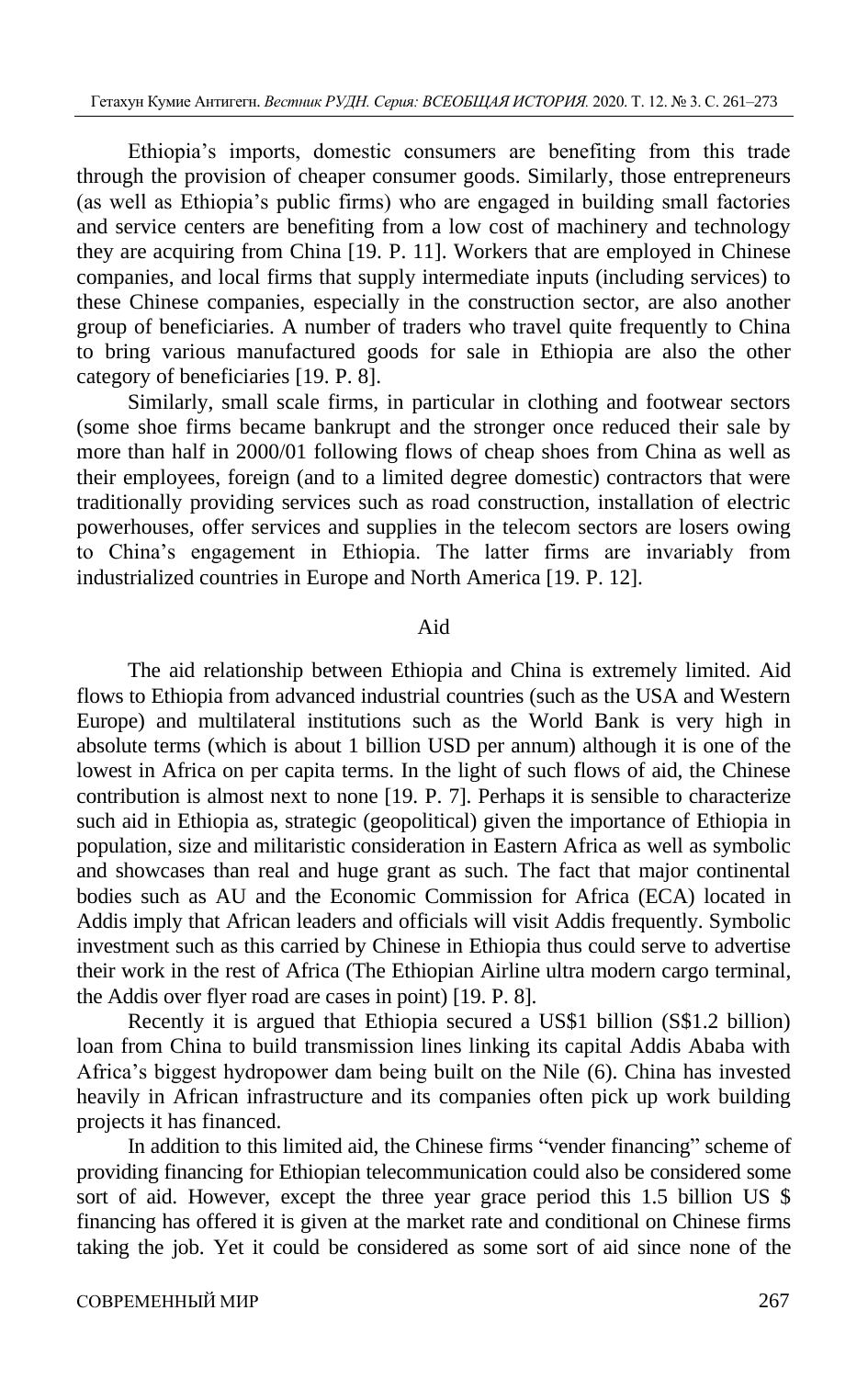Western firms were willing to give such vendor financing. Although such politically informed infrastructure related investment-cum-aid could be beneficial to the country, it has also the disadvantage of, making the technology path of the country constrained or dictated by China, making the political elite less accountable by allowing them to have non transparent deals, as well as allow them to commit human rights abuse without external restraint that used to come with Western Aid [20].

#### Investment

Chinese investment has been prominent, namely agriculture, construction, and manufacturing. Chinese investments are supposed to create jobs (7). Job creation in these labor-intensive sectors has been encouraged by Ethiopia's national strategy [21] and the promotion of the role of the Chinese investors by the Ethiopian government. In this regard, Kim argued that Chinese investment is contributing to peace and security in Ethiopia by creating jobs and reducing unemployment50.

The agricultural sector is the backbone of the Ethiopian economy and employed 80% of the total labor force in Ethiopia in 2010. About 84% of the population resides in rural areas, agriculture being the major source of livelihood51 [22] Dorosh & Schmidt, 2010]. Since 1998 the China-Ethiopian relationship has become more dynamic, fostered by the South-South Cooperation Programme (1998–2006) and the FOCAC established in 2000 [23]. They also scrutinize China's agricultural and rural development programs in Ethiopia and details of the various cooperation arrangements are explored. It is clear that a number of young Ethiopians have benefited from these programs. Agricultural professionals have also been trained by Chinese experts dispatched to Ethiopia. On some occasions, Ethiopians have been sent to China for training. Nevertheless, mainly the Chinese side contributed through financing projects, the number of unemployed young people in Ethiopia the impact of this program was minimal [23]. Despite the numerous programs supported by China, in 2010 only 4.3% of agriculture-related projects were financed by Chinese investors. This illustrates that Chinese investment in agriculture is still nascent and that its impact on job creation has been insignificant [12].

Although Chinese engagement in the construction sector of Ethiopia dated back to 1986, China's engagement in the construction sector has become strong when Chinese state-owned companies, such as the China Road and Bridge Corporation (CRBC), undertook projects like the Addis Ababa Ring Road. In 2004 China's share of construction investment in Ethiopia was equal to nearly 40% of total Chinese FDI to Ethiopia [19]. Chinese investors dominate the Ethiopian construction sector, ranging from new construction to restoration and maintenance of highways, power stations, and water-supply projects. According to Adem [12], "…all new construction and 66.6% of rehabilitation, upgrading and maintenance of roads in Ethiopia…" have been conducted by Chinese companies. In 2010 there were 580 registered Chinese companies involved in 1,065 projects. These statistics demonstrate the potential for job creation [12].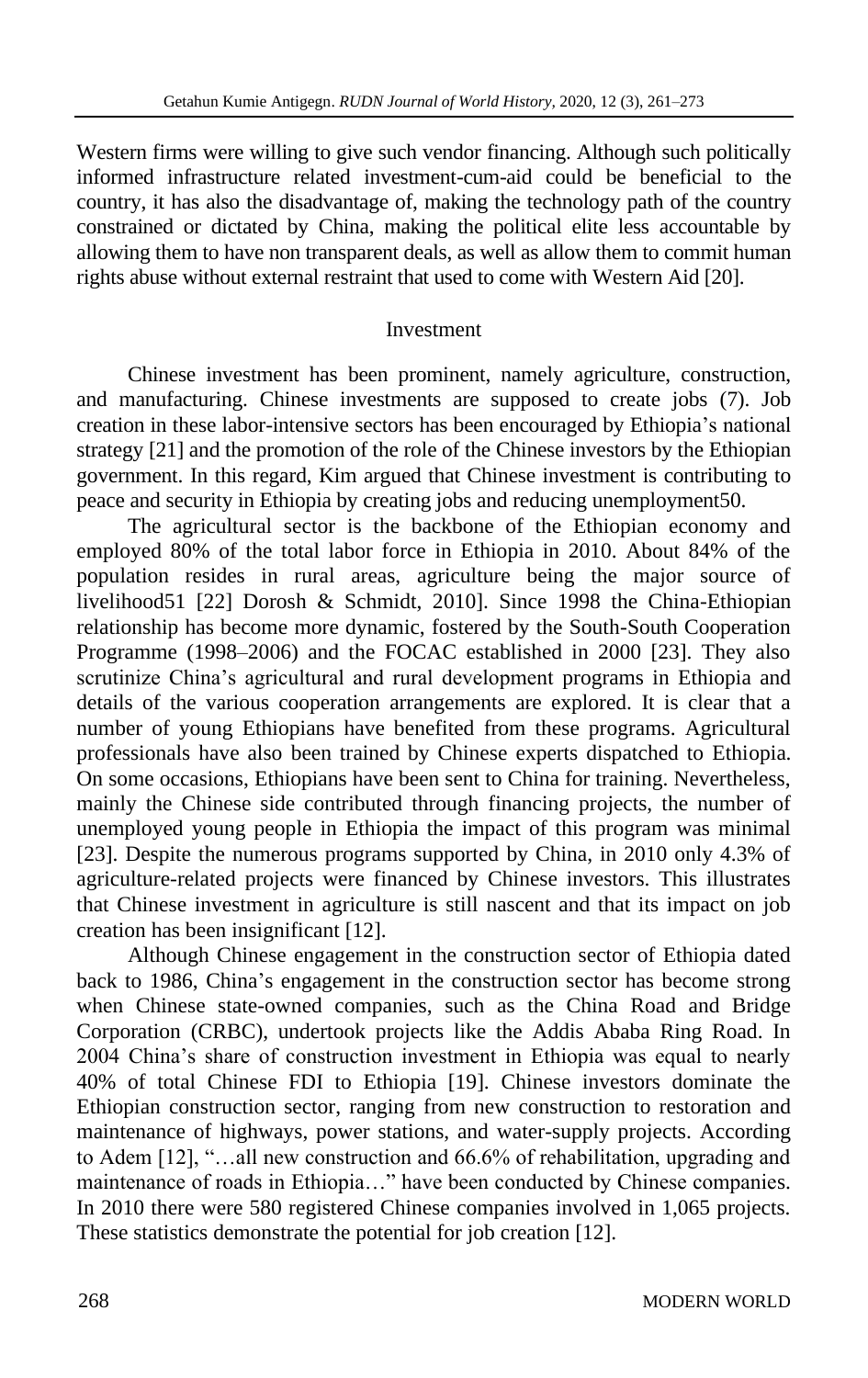Chinese contractors were attracted by Ethiopia's relatively stable political environment, economic growth, and the increasing construction boom. The Ethiopian government views Chinese companies as inexpensive alternatives to western companies [25. P. 3]. Although they have a notorious reputation for offering poor working conditions, Chinese investors are attractive because they charge 20–25% less than their competitors [9]. Since poor infrastructure is one of the major impediments to economic growth in Ethiopia, the local community has a positive attitude towards Chinese investment in the construction sector and its tangible outcome [25].

In terms of job creation, the construction sector is generally considered to be labor intensive. However, in reality, it can be capital intensive and requires specialized labor. Since Ethiopia lacks skilled laborers, there has been a tendency to bring in most of the workers at the managerial level from China. The Ethiopian government is all too familiar with the sentiment that "…foreign construction companies mainly rely on experts brought from their own countries (for example, Chinese companies) instead of using local experts and building their capacity" [21]. The Chinese Embassy in Ethiopia acknowledged that there were more than 10,000 Chinese workers in Ethiopia54 [25] Many of them were unskilled workers, who could have been recruited from host countries. However, this trend has been reversed and more local employees are now hired. This was noticeable even at the managerial level. Some African countries are now insisting on operating a quota for Chinese workers, and impose strict immigration regulations. This development deserves attention [23].

Chinese engagement in the manufacturing sector has the potential to contribute to industrialization. The current pattern shows that many Chinese investors move manufacturing firms offshore to Africa. As the competition in China has become severe, the Chinese government has increasingly encouraged Chinese enterprises to search for new markets. The Chinese going out policy has supported this initiative [26]. There can be many reasons for this, one being that China wants to be close to its market, another being the increasing labor costs in China [25].

One of the remarkable cases of Chinese engagement in the manufacturing sector is the recent establishment of the Eastern Industrial Park in Dukem56, one of the Chinese-led Special Economic Zones (SEZ) in Africa. One of China's biggest shoe manufacturers operating in this industrial park, Huajian, has hired more than 1,000 local people. The engagement of this the manufacturer seems to have acted as a stimulus for further development. However, the SEZ is still only partially operational and more investors are being sought [14. P. 188].

The Chinese investors seem to have carefully engineered their entry strategy into Ethiopia. With considerable oscillation and no discernible trend before 1991, China devised trade and biddings on government-sponsored contractual projects, mainly infrastructural landscape, to gain access and expand into Ethiopia's downstream resources. With a wave of privatization and structural reforms that gained momentum in Ethiopia spurred a flurry of various types of foreign direct investments that originated from the Southern Countries [27]. However, though Ethiopia intends to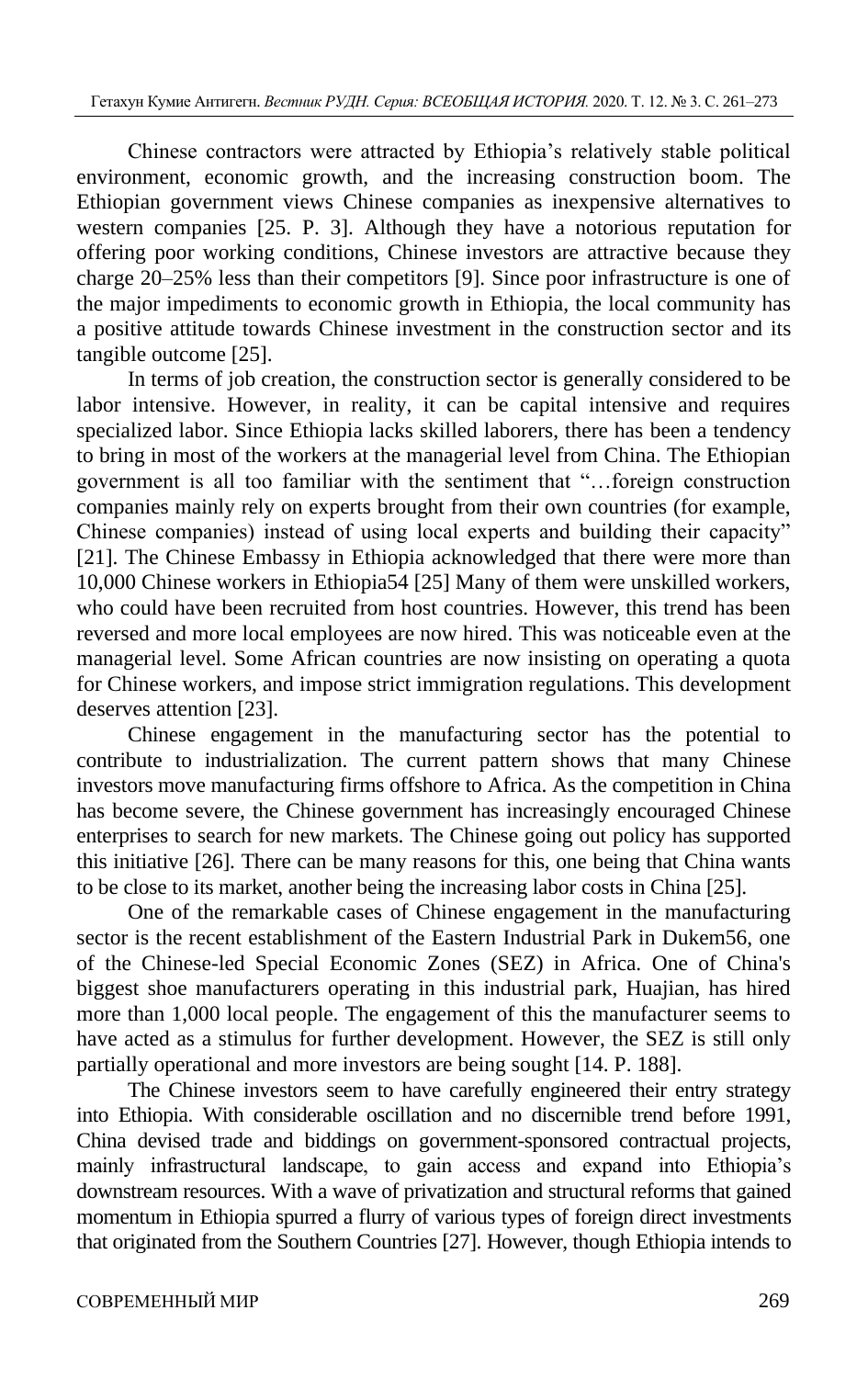use Chinese cooperative investment as a means of enhancing its regional development, the inflow of Chinese investment has not been equally shared [27].

## **Conclusion**

The post-1991 period showed the deep engagement of China in Ethiopia. However, the Sino- Ethiopia relations in pre -1991 was restricted to the provision of Aid and training manpower. Due to the coming into power of EPRDF and the trade liberalization policy of Ethiopia their relation became all rounded. Although challenges such as the Negative trade balance for Ethiopia, language barrier and cultural difference also have a negative impact on Current Ethio-China relations.

The deep engagement of China in Ethiopia in all rounded form arouses different arguments. Some argued that China's basic interest is economic and geostrategic interest than the desires to export political philosophy. The increase in economic, political power and the hunger for resources of China intensified its relation with Ethiopia. Others argued that China's approach to Ethiopia is based on a combination of political and economic motives, and China's remarkable economic growth has enhanced its soft power in Africa. Since the 2000s, the Chinese development model has been hailed by many countries that have a thirst for change.

Although it is early to conclude, The Ethio-china relation is based on a winwin situation although the greater figure goes to China. This implies that in their relation china is getting more loosing less while Ethiopia is the reverse. This showed that in the long run Ethiopia will be the looser and Chinese will be advantageous. Among others, for example, their trading relationship is characterized by unbalanced trade in which figures resembles to China.

Ethiopia and China's relation is motivated by twin factors of politics and economics. Politically China wants to have diplomatic support at international affairs and Ethiopian government used Chinese investment as a means of job creation and maintains its power. China also wants to use the geopolitical strategy of Ethiopia as an entry point to penetrate the African market. China's policy of non-interference in the internal affairs of other countries is the core policy currently but as China's interests and presence in Ethiopia increase, there will be a weakening of this policy and occasionally it will be practiced in the breach. Economically to meet the hunger of resources. As the Chinese economy booms, Chinese multinational corporations are embarking on an acquisition drive to capture the oil, natural resources, and unexploited markets of Ethiopia to sustain its rapid economic growth. On the side of Ethiopia to achieve economic growth by getting lessons from China and being assisted by it. Although it is little the Chinese presence in Ethiopia also enhances economic growth.

#### **Примечания**

(1) FOCAC is an official forum between the People's Republic of China and the states in Africa.

(2) Ministry of Foreign Affairs (2010) Policy Hand Book: Federal Democratic Republic of Ethiopia. Vol. I. Addis Ababa, Ethiopia.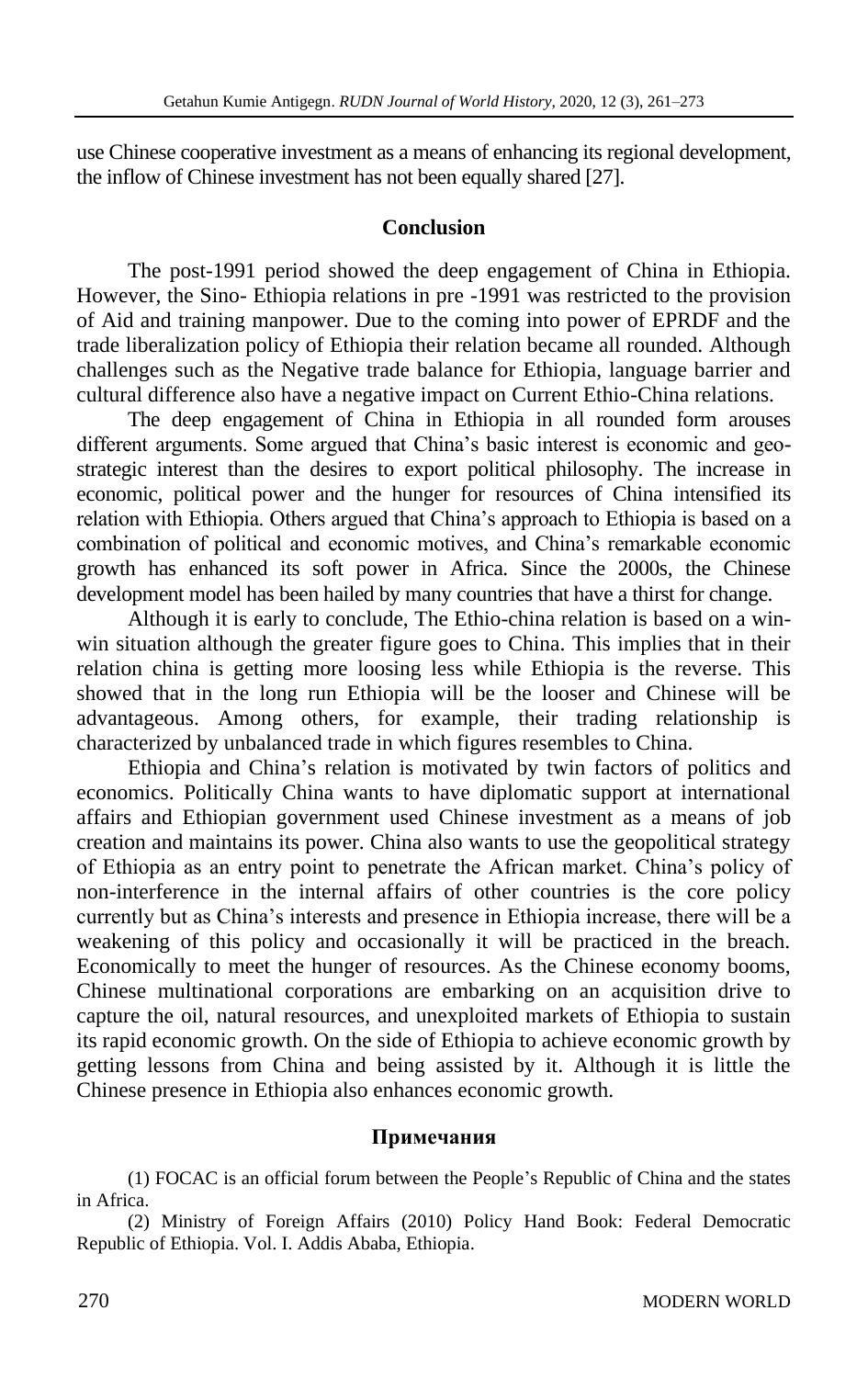(3) The policy orientation china towards Africa in the late 1980's is to get diplomatic support of African countries so as to stop the Taiwan"s Independence and keeping its political and security interest raised from Taiwanese. In which Ethiopia Recognized Taiwan as part of China as an exchange of Chinese recognition of Eritrea as part of Ethiopia during the reign of Emperor Haile Selassie (Adem, 2012).

(4) Meles Zenawi, the former Prime Minister of Ethiopia, is considered as an effective expositor and defender of China (Adem, 2012).

(5) Ethiopia is the only country that was not colonized by Western powers during the colonial era. Ethiopia is considered as a symbol of black Africans.

(6) REUTERS (2013) .China lends Ethiopia S\$1.2 billion for mega-dam power lines . Addis Ababa, on April 27 (2013). see also. Shanggang, Liang (2013) Cooperation in Power Sector Registers Remarkable Achievement. transmitted from Xinhua, Aug. 15, 2012.

(7) To reduce the problem of unemployment the government of Ethiopia is looking for investors who will create job opportunity for unemployed youngsters since the government is not able to do independently.

#### **REFERENCES**

- [1] Filessi T. China and Africa in the Middle Ages, London, Frank Cass. 1972.
- [2] Message from the Minister for Foreign Affairs, 2010.
- [3] Gamora G. & Kay M. Ethio-China relations: challenges and prospects. In Chinese and African Perspectives on China in Africa. 2010.
- [4] Dilnesa A. Relations between Ethiopia and China: An Ethiopian perspective. Addis Ababa, Ethiopia: EIIPD Publisher. 2005.
- [5] Fraser R. (Ed) Keesing's Contemporary Archives, London: Keesing's Pubs. 1956.
- [6] Larkin B.D. China and Africa 1949–1970, Berkeley: University of California Press. 1971.
- [7] Abir M. Oil, power and politics: Conflict in Arabia, the Red Sea and the Gulf. Cass.
- [8] Henderson, Conway. W (1998), International Relations: Conflict and, Cooperation at the turn of the 21st century. Mexico City: Mc GrawHill. 1974.
- [9] Gedion G. Ethiopia and China Political and Economic Relations: Challenges and Prospects after 1991. 2008.
- [10] Ochalla O. Foreign Policy and the Dimension of International Politics. Pubs. Longman group Ltd. 2005.
- [11] Ethiopian Foreign Policy Document (EFPD). 2002.
- [12] Adem S. (2012). China in Ethiopia: Diplomacy and economics of Sino-optimism. African Studies Review, 55 (1), P. 143–160.
- [13] Sackrey Ch., Sheinieder G., Knoedler J. Introduction to political economy, USA, Boyertown publishing co. 2008.
- [14] Kim Y. "Chinese Investment and African Peace and Security: The Case of Ethiopia" In China-Africa Relations: Governance, Peace and Security, Ethiopia edited by Mulugeta, Gebrehiwot and Hongwu, Liu (181–195). Institute for Peace and security Press, Addis Ababa. Ethiopia 2013.
- [15] Gebre P.H. "China in Ethiopia: Just-in-Time". In China, Africa and the African Diaspora: Perspectives, edited by S. T. Freeman, 164–83. Washington, D.C. Aas-bea Publishers. 2009.
- [16] Alden C. "China in Africa". Survival 47 (3). 2005.
- [17] Taylor I. China's new role in Africa. Boulder, CO: Lynne Rienner Publishers. 2009.
- [18] Gedion G. et al. "The Implementation of the 'Nine Principles' by Chinese Companies in Ethiopia" in strengthening civil society perspectives on China's African Impact edited by Marks Stephen (40–69). 2008.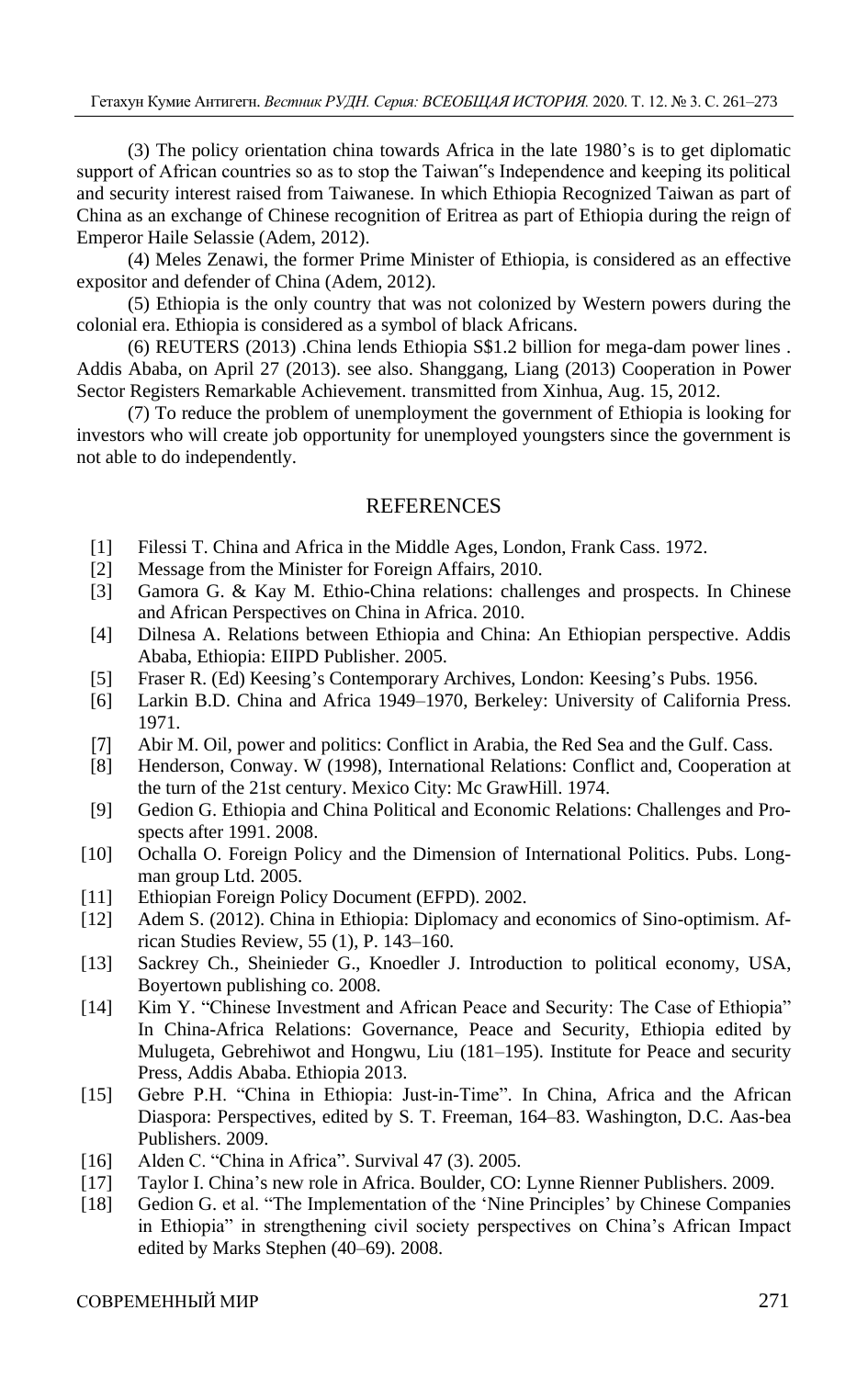- [19] Alemayehu G. "scoping study on the Chinese relations with sub-Saharan Africa: The Case of Ethiopia". AERC Scoping Study. 2008.
- [20] Ministry of Finance and Economic Development, 2006.
- [21] Ministry of Labor and Social Affairs. (2009). National employment policy and strategy of Ethiopia. Retrieved 17 march 2014 from http://www.molsa.gov.et/English/EPro/Documents/ National%20Employment%20Policy%20and%20Strategy%20of%20Ethiopia.pdf.
- [22] Dorosh P. & Schmidt E. The Rural-Urban Transformation in Ethiopia. International Food Policy Research Institute. Ethiopia Strategy Support Program 2 Working Paper 13. Retrieved 26 March 2014 from http://www.ifpri.org/sites/default/files/publications/ esspwp/013.pdf.
- [23] Bräutigam, D. & Tang, X. An overview of Chinese agricultural and rural engagement in Ethiopia. International Food Policy Research Institute. Discussion Paper 01185. 2012.
- [24] Mo Orr R. & Lu J. Addis Ababa ring road project: a case study of Conference Proceedings from "Multi- National Construction Projects" – Securing high Performance Through Cultural awareness and Dispute Avoidance", Shanghai, China, 21–31 November 2008.
- [25] Shinn D.& Eisenman J. China and Africa. Pennsylvania: University of Pennsylvania. 2012
- [26] Baynton-Glen, Sarah. Beyond trade–China-Africa investment trends. Global Research, Standard Chartered Bank. February. 2012 http://www.standard chartered.com/en/resources/ globalen/pdf/Research/Beyond\_trade\_China-Africa\_investment\_trends. pdf.
- [27] Asayehgn Desta "Chinese Investment in Ethiopia: Developmental Opportunity or Deepening China's New Mercantilism?", Dominican University of California. 2009.

Научная статья

# **Политические и экономические отношения Эфиопии и Китая на современном этапе**

#### **Гетахун Кумие Антигегн**

Университет Бахр-Дар *Бахр-Дар, Эфиопия*

В этой статье анализируются политико-экономические отношения, сложившиеся после 1991 года между Эфиопией и Китаем, и поднимаются вопросы о природе двусторонних политических и экономических отношений, о факторах, которые усилили двусторонние политические и экономические отношения между Эфиопией и Китаем и способствовали росту двусторонних отношений.

Автор обращает внимание, что Эфиопия нуждается в экономической помощи Китая. Китай также поддерживает Эфиопию по различным международным вопросам. Что касается Китая, то очевидны несколько факторов, побуждающие Китай с интересом смотреть на Эфиопию, особенно с точки зрения ее стратегического значения и рыночного потенциала. Эфиопия может стать коммерческой стартовой площадкой для китайских компаний; кроме того Китай получает дипломатическую поддержку от Эфиопии, в частности, в отношении его политики в отношении Тайваня.

**Ключевые слова:** политика, экономика, Эфиопия, Китай, дипломатические отношения, инвестиции